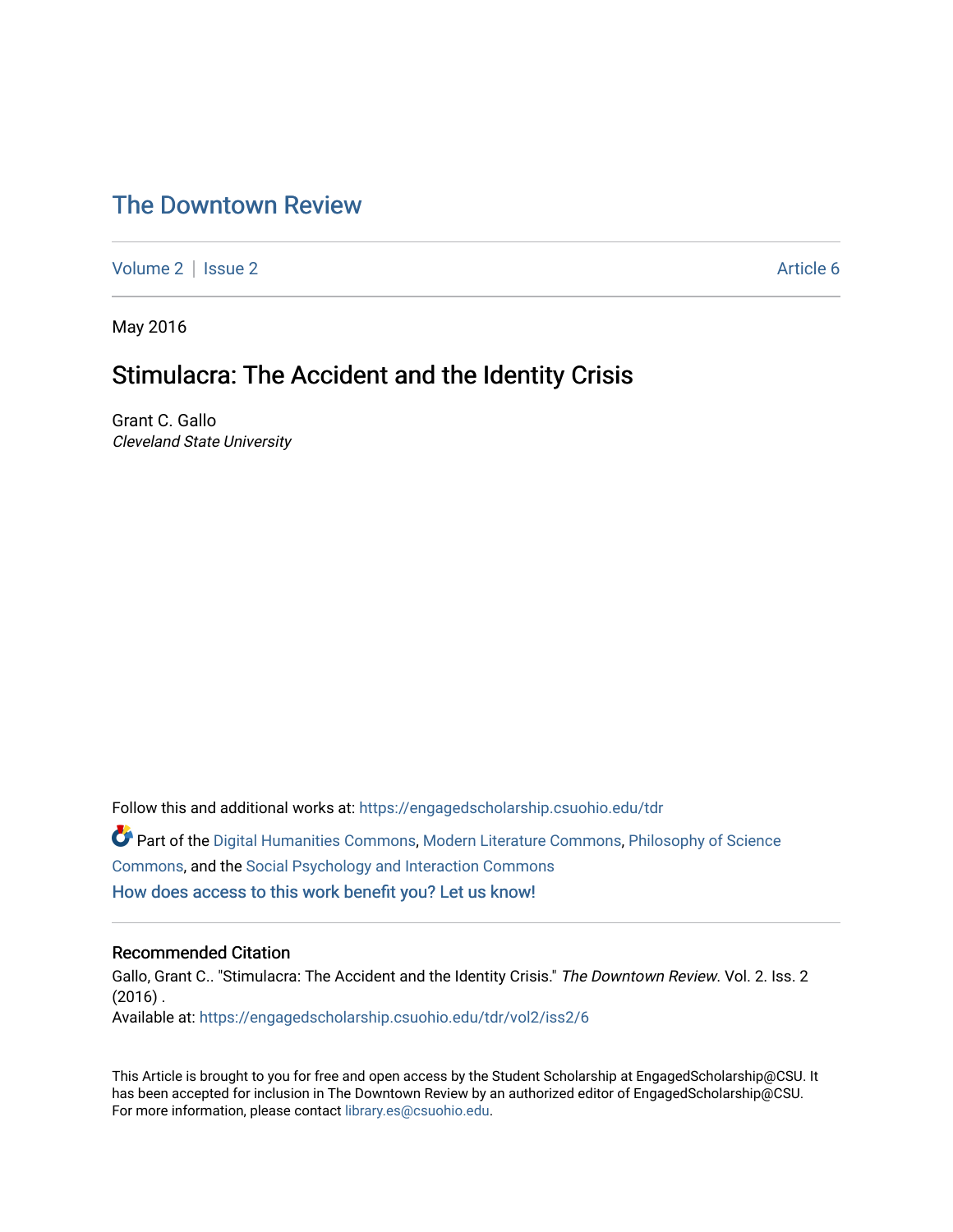# **1. An Improper Introduction**

In novel form, the science fiction genre is given the breadth to explore all the possibilities of other worlds, the vastness of deep-space, and the lengths of centuries. Curious, then, it is that acclaimed science-fiction writer, J. G. Ballard, would choose to limit his iconic 1971 novel, *Crash*, to then-present-day London, England. Prior to this, between 1962 and 1966, Ballard had composed an epic trilogy of more typical SF fair, *The Drowned World, The Burning World,* and *The Crystal World*. In the five years between *Crystal World* and *Crash*, he released a number of short story collections each one becoming increasingly idiosyncratic, culminating in 1970's *The Atrocity Exhibition*, a collection of loosely associated stories (one of which is entitled "Crash!"). If a reader were follow Ballard's works chronologically, they would see him slowly decaying into the mad genius (or maybe madman) who wrote *Crash*. Even still, there is little that can prepare readers for the jarring prose of this subversive and provoking novel. However, is *Crash* as controversial as it appears on its surface? Is there some deeper meaning hiding beneath its perverse veneer? Or is it simply the vapid illusion of a demented author? Or is that the point?

Before any discussion of this novel can begin, it may be necessary to provide a disclaimer. *Crash* is a shockingly graphic book, so much so that one reader for the publisher supposedly warned them, "This author is beyond psychiatric help. Do Not Publish!" (Svedsen). Regardless of whether or not this is true, the fact that it is believable speaks to the content of the novel. With our reader given fair warning, let us begin our analysis of Ballard's novel with a summary of the plot, as not all are familiar with the story.

# **2. Sex, Drugs, and Technology**

*Crash* begins with a jump into the action, starting at what we eventually realize to be the end of the story. Our narrator, James Ballard (to avoid confusion this character will be referred to by first name and the author by last), is at the site of an automobile crash involving apparent friend Vaughan and film actress Elizabeth Taylor. In the accident, Vaughan died brutally, but Taylor escaped. James speaks as if this was Vaughan's idealized car crash. We are then taken back to the true beginning of the story, James' first automobile collision. In this crash, James lost control of his car on the Westway into London, killing "a chemical engineer with an American foodstuffs company" (Ballard 19), and injuring the man's wife, Dr. Helen Remington. Afterwards, James is bedridden in the nearby airport's hospital, where we are introduced to his wife, Catherine. Their marriage is of a perverse nature, in that they 'openly' cheat on one another in order to provide material for sexual fantasies. We also catch a glimpse of Vaughan, who James believes him to be, "a graduate student specializing in accident surgery," but has a "hoodlum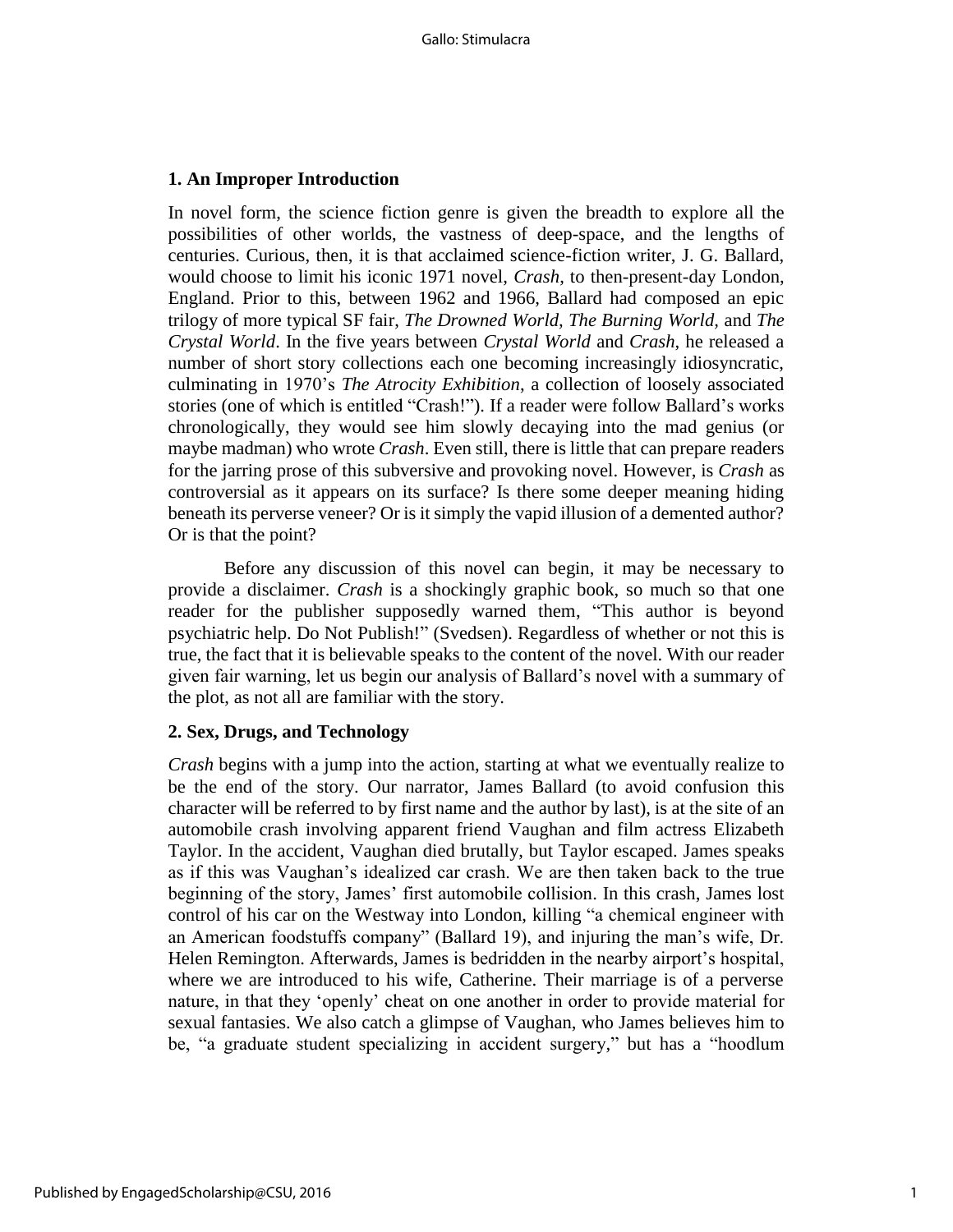image" (Ballard 42).

Upon being released from the hospital, James is trapped in his apartment recovering for a week. Once able to drive again, he begins renting a different car each day. During this time, Vaughan is stalking James incessantly for no apparent reason, but soon they introduce themselves to one another. Eventually, James ends up buying the same make and model of car he crashed into Helen Remington. While at the impound lot, looking over his old, wrecked car, James meets Dr. Helen Remington. Soon after, they enter into an affair, eroticizing the car crash that brought their lives together and killed her husband. During this affair, they visit the stock car races at Northolt where they meet Seagrave, a crazed stunt driver who Vaughan has 'under his thumb'. However, James becomes Vaughan's new disciple after Seagrave disappears. James and Vaughan begin spending most days and nights driving around looking for car crashes where Vaughan photographs the wrecks and victims. When not doing this they often pick up prostitutes, who Vaughan has intercourse with while positioning them like of crash victims he photographed.

After weeks of this, James and Vaughan find Seagrave dead in a deliberate car accident, dressed in drag as Elizabeth Taylor. Disillusioned over this preemption of his ideal crash, Vaughan becomes unstable. In their last meeting, James and Vaughan 'drop acid' and drive about dangerously, Vaughan even urges James to crash the car. Avoiding death, they park under the Westway and engage in sexual intercourse, which James had been fantasizing about for weeks. However, James begins having a bad trip, seeing insects crawling everywhere inside the car. After he leaves the car to let the acid wear off, Vaughan tries intentionally running him over with the car. While James is recovering from this trip, he is trapped in his apartment as he was after his crash with Dr. Remington. Vaughan begins following Catherine, much like he did James, and 'rehearsing' accidents with her. From these rehearsals, Vaughan's car is trashed, so he steals James' car. Ten days later, we find ourselves at the beginning, as Vaughan is dead from his ideal car crash and James' car is once again wrecked.

### **3. A Wax Simulacra: Ballard on his Book**

The unique world built by an author is one of the most important facets of any SF novel. The reader may be wondering how *Crash* could possibly fall into the realm of science fiction or fantasy. Set in early 1970s England, it appears to simply recount the tale a mad scientist and his followers' obsession with fetishizing car crashes. However, Vaughan is much more than a mad scientist, he is the "nightmare angel of the expressway," (Ballard 84) who possesses, "a strain of naive idealism, his strange vision of the automobile and its real role in our lives," (Ballard 64). As Ballard himself suggests in the introduction to *Crash*, "We live inside an enormous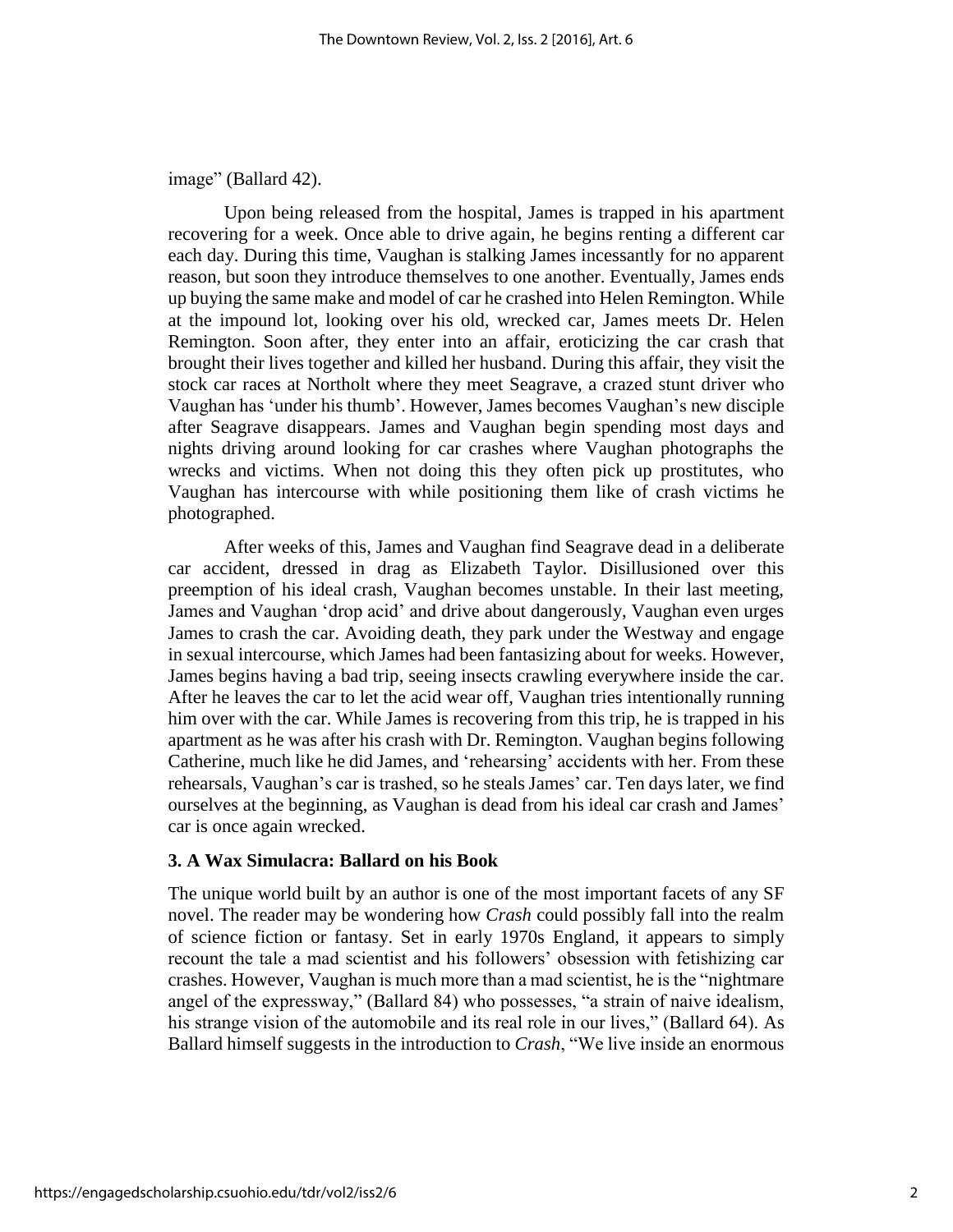novel. It is now less and less necessary for the writer to invent the fictional content of his novel. The fiction is already there. The writer's task is to invent the reality," (Ballard). This is what makes the world of *Crash* so fascinating; all of its science fiction content is provided by real, existing technology. Though the world may appear familiar, the characters distort reality to the point that seems as distant as another galaxy. The violence of the automobile collision reshaped James' mind, revealing to him the true nature of the modern world, "[he] realized that the human inhabitants of this technological landscape no longer provided its sharpest pointers, its keys to the borderzones of identity," (Ballard 48).

The marriage of humans and their technology is what defines Ballard's deconstructed world. Often, it becomes difficult to tell where a person begins and their automobile ends. In this world where lines of demarcation have been blurred, the violence of the car crash has taken on a sexual significance. James realizes this when watching the aftermath of Seagrave's death, noticing, "the complex of wounds that fused together [Seagrave's victim's] own sexuality and the hard technology of the automobile" (Ballard 189). However, sexuality is always presented in a technical manner, using terms like penis, vulva, and coitus, as if Ballard could just as well be describing the operation of some future vehicle as he could sexual intercourse.

Within all of this sex and violence there does seem to hide some deeper meaning. Though it may look as if Ballard is warning us against becoming too reliant on our technologies, it appears more likely that he is making the point that the possibilities of technology are too beneficial for us to ignore or avoid, we just need to be cautious of which possibilities we select. This is reflected in his introduction in which he leaves us with open-ended questioning. "Will modern technology provide us with hitherto undreamed-of means for tapping our own psychopathologies? Is this harnessing of our innate perversity conceivably of benefit to us? Is there some, deviant logic unfolding more powerful than that provided by reason?" (Ballard).

### **4. A Metallic Simulacra: Baudrillard on Ballard's Book**

However, there does seem to be some cause for disagreement with Ballard over his opinion of his own work. In one of the seminal works on hyperreality, 1981's *Simulacra and Simulation*, postmodern French philosopher, Jean Baudrillard addresses *Crash* at length. He suggests that, despite Ballard's claims of a new *deviant logic*, "one must resist the *moral* temptation of reading *Crash* as perversion," (Baudrillard 113). Instead, in the universe of the Accident, as he calls Ballard's world, perversion and dysfunction are not possible. "Everything is reversed. It is the Accident that gives form to life, it is the Accident…that is *the sex of life*," (Baudrillard 113). With this in mind, it becomes clear that the sexuality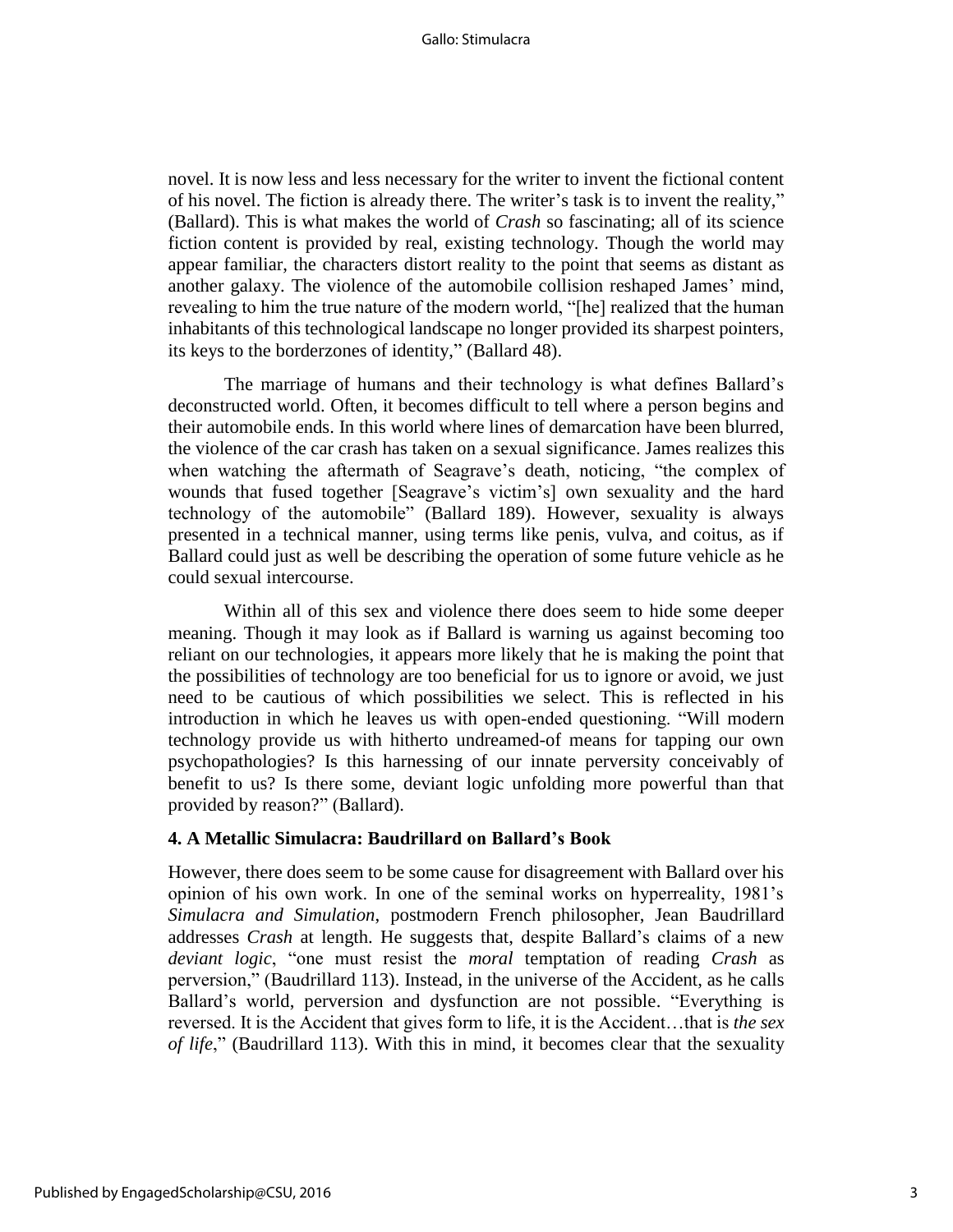found the novel takes on a symbolic meaning. Just how intercourse is a symbolic exchange of sexuality, the car crash is a symbolic exchange of violence. Even still, these exchanges lack true meaning, rather they only possess simulated meaning. This loss of meaning is the result of the technological abstraction of humanity, giving rise to simulation.

The concept of simulation recurs throughout *Crash*. In three chapters that parallel one another, simulation is presented in the literal sense. In one, Vaughan encourages Seagrave to simulate an accident at the stock car races. In another, James, Helen, and Vaughan witness, "[t]he technology of accident simulation at the [Road Research Lab]," (Ballard 123). In the other, a commercial is being shot featuring Elizabeth Taylor as an accident victim. "The make-up woman, a refined girl with a reassuring sense of humour – so unlike those casualty ward nurses whose opposite number, in a sense, she was – had worked for more than hour on the simulated wounds." (Ballard 108). Furthermore, simulation can be seen as being presented metaphorically in the cyclical nature of the story and in Vaughan's *rehearsals* for his ideal car crash. Rather than distorting reality, perhaps Ballard's characters are revealing the fact that there is no reality to be had.

This is the essence of the simulacra as Baudrillard presents it. The simulacra is not an illusion, it is not a lie; it is the truth that hides the fact that there is no truth. Yet, this simulacra extends beyond the characters of *Crash*, Ballard's entire universe of the Accident is one of simulated meaning, hyperfunctionality, and hyperreality. "In *Crash*, there is neither fiction nor reality anymore – hyperreality abolishes both. It is there that our contemporary science fiction, if there is one, exists," (Baudrillard 125). Possibly Ballard was wrong about his own work, the job of today's writers is not to invent fiction or reality, but hypperreality.

## **5. A Simulated Equivalency**

While Ballard sees his novel as a cautionary tale about the social implications of technology, Baudrillard views Ballard's novel as a giant *synchronous machine* of technology, death, sex, and simulation. But who is right? The author or the critic? Perhaps, to a point, both are correct.

At the same time though, neither of them answer the more pressing question. Have Ballard's worries become reality? Or has Baudrillard's hyperreality undermined and overtaken Ballard's invented reality? With any SF work (even one that may not be science fiction), it is necessary to consider the relevance of the fiction to current reality. With more fanciful SF, we often find ourselves grasping at the straws of feasibility. With the realistic SF of *Crash* though, we need not look too far in to the future to see what has become of the universe of the Accident. The world has changed a great deal since the days of Ballard and Baudrillard. No longer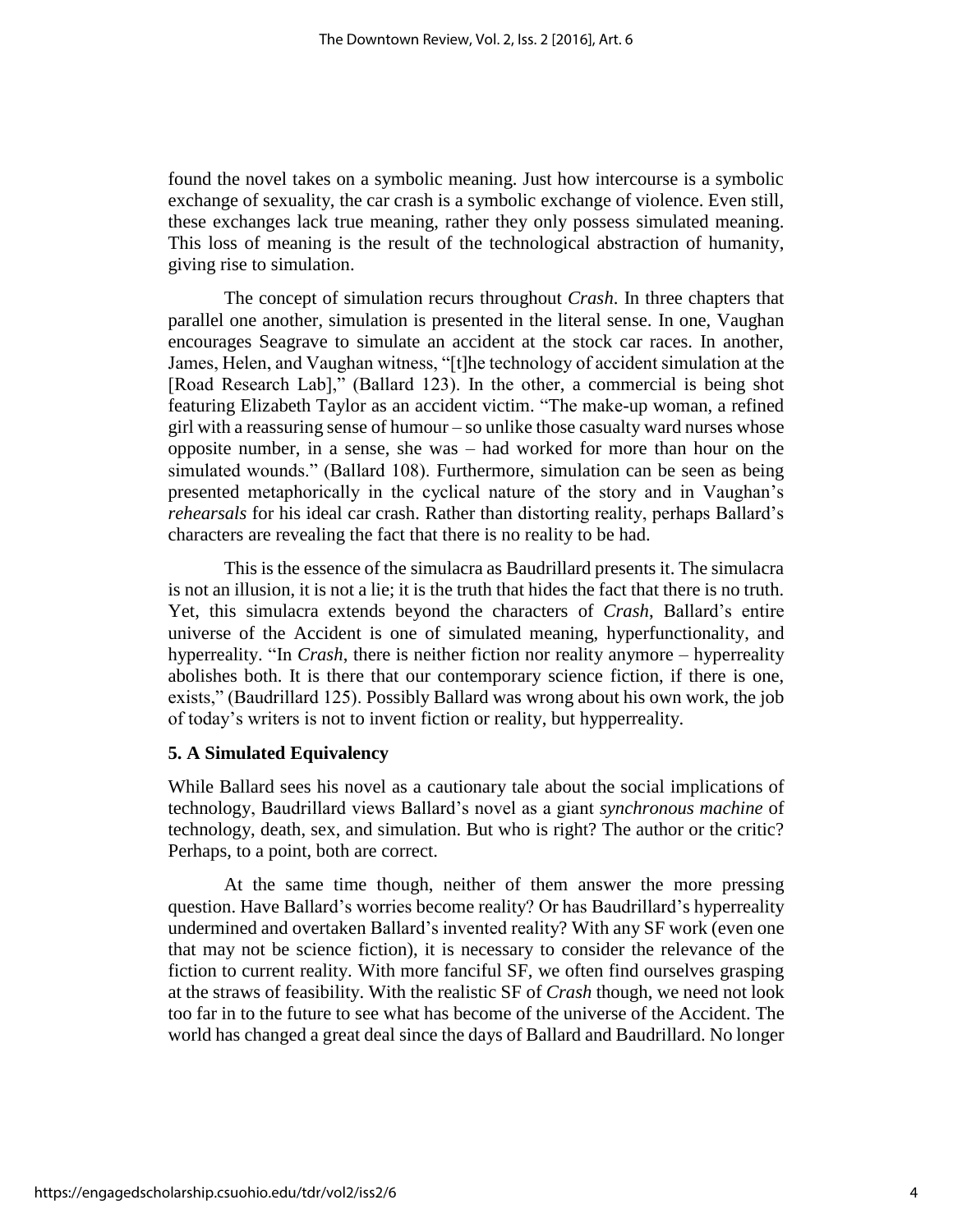do we find ourselves solely as cogs of the automobile, rather we have also become images inside our computer screens, trapped within the universe of the Internet. That is not quite right though, the Accident and the Internet are not entirely analogous. The internet is more akin to the automobile as the medium of exchange. More so, we have begun to find ourselves struggling for meaning in the universe of the Identity Crisis. $<sup>1</sup>$ </sup>

Gone is the violence of the Accident. It has been replaced with the confusion of the Identity Crisis. Everywhere on the internet we are constantly bombarded with the thirty second adverts, pornography, facebook profiles of distant relatives, and news of dead celebrities that cause us to half-heartedly mourn their passing with "an exercise in moral gymnastics," (Ballard 36) in 140 characters or less. The connection between people and their online identity has become abstracted, much like link between people and the automobile in *Crash*. In the same way that it is difficult to relay sarcasm through text, people's true meaning is distorted through ambiguity of the Internet. However, by reversing the logic, people can also meticulously manipulate their online identity. It is possible ramble on endlessly about the dangers of 'catfishing' or Tinder hook-ups, but those are obvious and played. A much more interesting example is found in the pop culture microcosm that is music.

Recently, there has been an ostensibly new and unique surge of post-ironic attitudes among young musicians.<sup>2</sup> Nowhere is this more prevalent than at the upcoming-and-coming London-based label PC Music. Their distinctive brand of off-kilter, bubblegum pop is often (somewhat derogatorily) referred to as postringtone music by critics and bloggers. While many of PC Music's artists are male, their music is decidedly *girly* sounding (often including pitch-shifted male vocals, making them sound like female vocals). Only adding to the confusion, many artists go by non-descript or intentionally-misleading names like QT (a real life avatar created to sell a fictional energy drink) and SOPHIE (a male electronic artist who has supposedly performed in drag). Despite all of this, PC Music is full of serious artists making serious music. The only difficulty is that some question their

 $\overline{\phantom{a}}$ 

 $<sup>1</sup>$  This futuristic possibility was even foreseen by Ballard's character, James, while he was having</sup> intercourse with a handicap crash victim. "I dreamed of other accidents that might enlarge this repertory of orifices, relating them to more elements of the automobile's engineering, to the evermore complex technologies of the future. What wounds would create the sexual possibilities of the invisible technologies of thermonuclear reaction chambers, white-tiled control rooms, the mysterious scenarios of computer circuitry?" (Ballard 179).

 $2<sup>2</sup>$  There is much disagreement of the true uniqueness of current post-irony, for more see the work of David Foster Wallace or Tom Gauld's NY Times article entitled "Another Thing to Sort of Pin on David Foster Wallace" <http://www.nytimes.com/2011/08/21/magazine/another-thing-to-sortof-pin-on-david-foster-wallace.html?pagewanted=all&\_r=1&>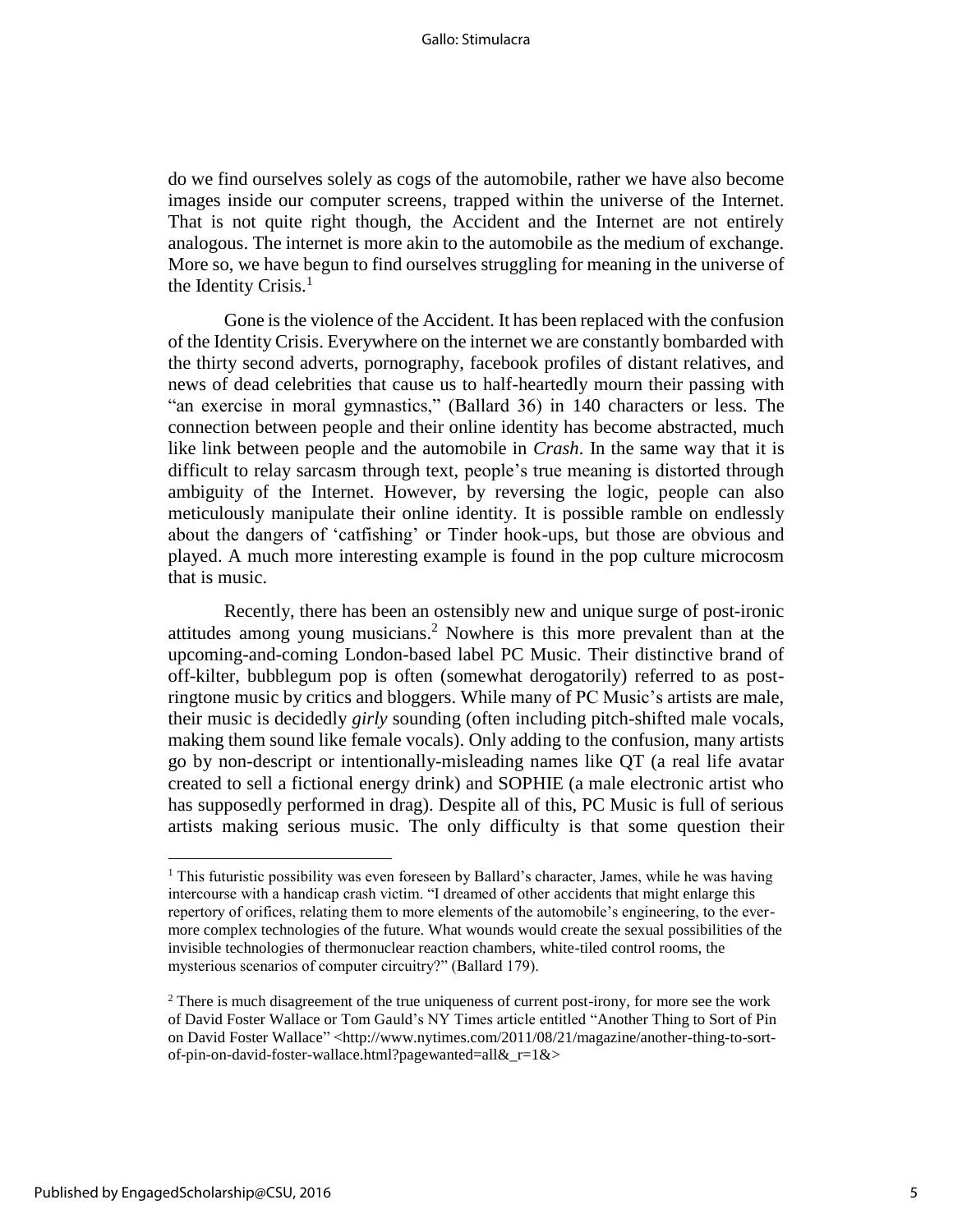sincerity and authenticity, suggesting that the label and their artists are one huge, ironic joke. Through numerous thinkpieces and critical analyses, PC Music's critics are only proving the label's ambiguous nature. Where the line between sincerity and irony, authenticity and inauthenticity, is blurred, that is the site of the Identity Crisis. That is where post-irony is born. "PC Music's post-ironic manifesto: not to parody pop culture – that would merely be funny – but to inspect the world's ugliness and try to reflect it, ideally in a fun and creatively radical form," (Monroe). And is that not what Ballard's *Crash* is really all about, except maybe replace 'fun' with 'sexual' and 'creatively' with 'perversely'. This distinction is unimportant though, as Baudrillard suggests, "sexuality was only one of the possible metaphors of symbolic exchange," (Baudrillard 115).

# **6. A Proper Conclusion**

This brings us back to the beginning (or did we start at the end), the true, underlying question posed by *Crash*, is the publisher's reader right, does the novel's graphic content justify it not being published? With *Crash* it seems likely that people fall into two categories, the people who get it and the people who don't. The people who don't will throw the book against the wall after the first few pages, the people who do will not be able to put it down. The sexuality and violence are mere contingencies – conveniently shocking contingencies – but contingencies none the less. If the reader is unable to recognize this and look past it, then the deeper meaning of *Crash* will be lost on them.

But what of the publisher reader's other claim, is J. G. Ballard beyond psychiatric help? It could be argued that he is, only inasmuch as society as a whole is in need of psychiatric help. By distorting reality, Ballard is merely reflecting the true nature of reality, the reality that there is no objective reality. *Crash* was only the beginning of Ballard's inquest into arguably hyperreal science fiction. In his following three novels, *Concrete Island, High Rise,* and *the Unlimited Dream Company*, Ballard would expand on many of the elements of *Crash*'s post-modern commentary. Much like in *Crash*, these novels hold up a fun house mirror to society, amplifying its flaws while simultaneously highlighting its beauty, leaving the reader to decide which image is the truth.

Perhaps, both images are simultaneously true and false. This is the third category of readers, the people who get that there is nothing to be got. These are the same "fans [of PC Music] who accept that there both is and isn't a joke; and that part of the joke is that there is no joke," (Monroe). And much like the artists at PC Music, J.G. Ballard was a serious author who wrote serious stories. He was not the perverse pornographic writer that some may see him to be. His stories are sexy in only the most abstract sense of the word. His stories are SF by only the loosest definition of those two letters (perhaps the generally detested abbreviation *sci-fi*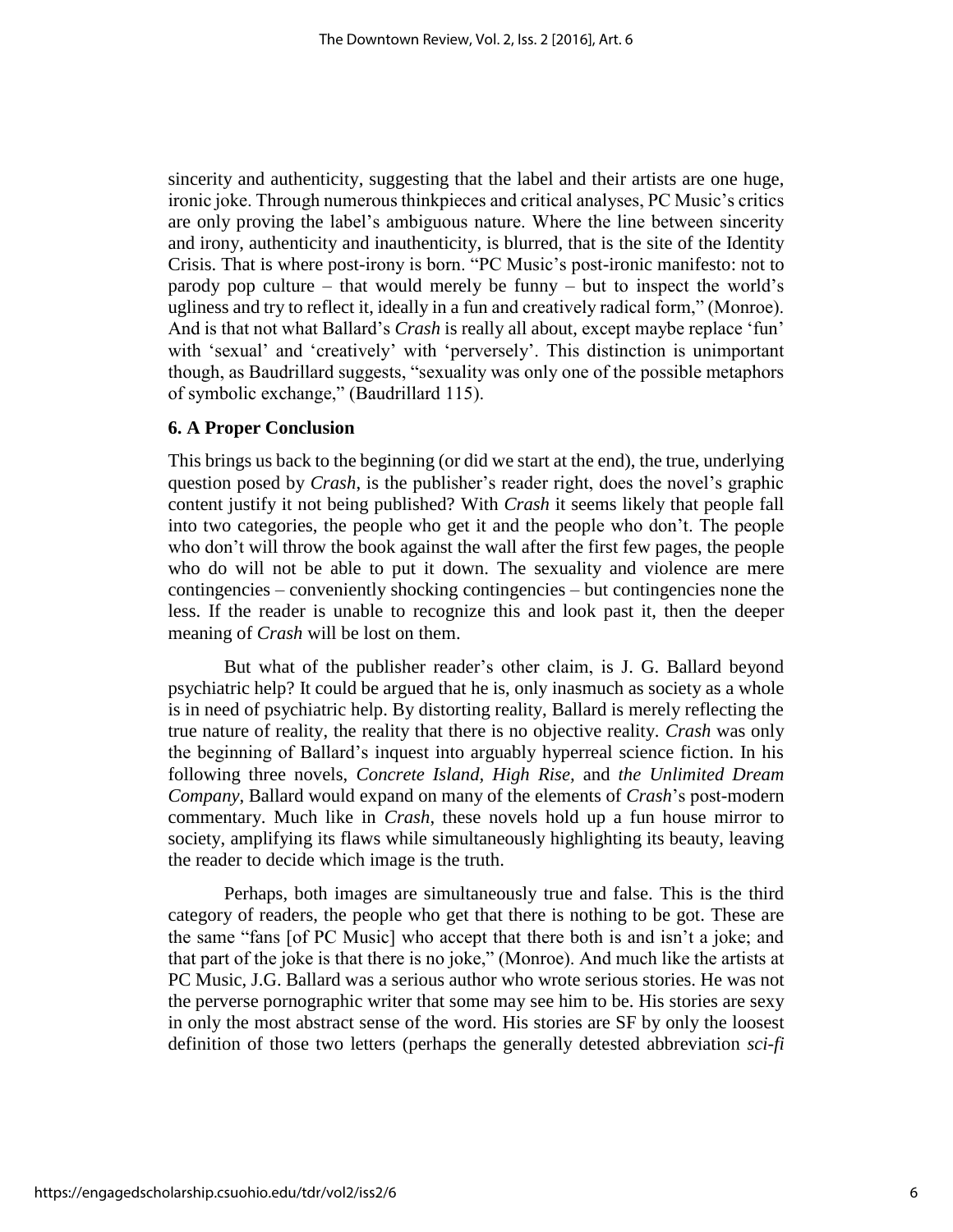would fit better). Humans and the automobile, humans and the Internet. Sexuality and the Accident, creativity and the Identity Crisis. Reality and fiction, sincerity and irony. Where all of these dualities become confounded and confused, that is the realm of the hyperreal. In that realm, floating about in a perpetual state of postironic flux, that is where we find Ballard's masterpiece, *Crash*.